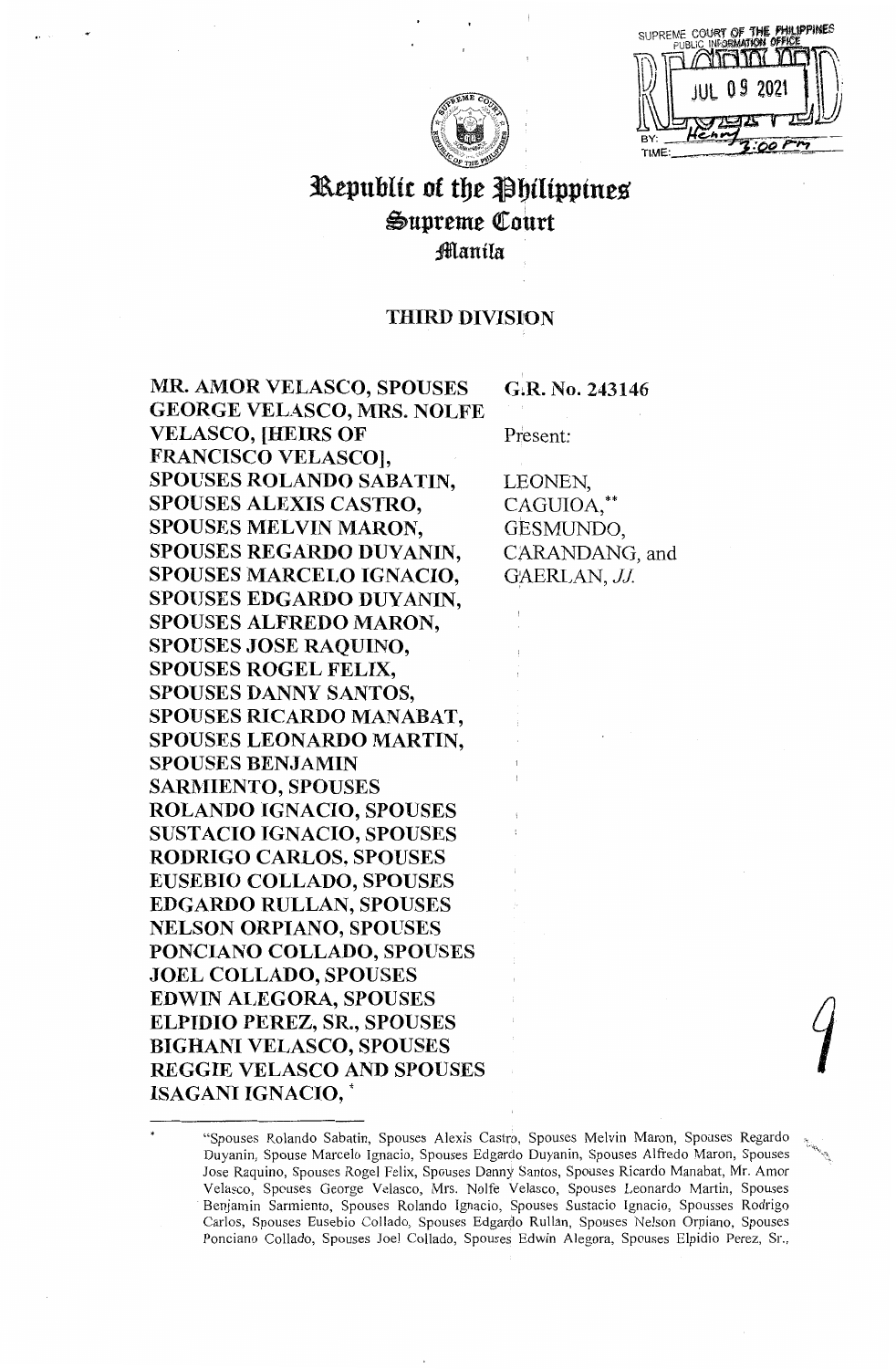Decision  $2 \t 2 \t 3146$ 

 $\frac{1}{2} \left( \frac{1}{2} \right) \frac{1}{2} \left( \frac{1}{2} \right) \frac{1}{2} \left( \frac{1}{2} \right)$ 

Petitioners,

- versus -

| <b>REBECCA MAGPALE, represented</b> Promulgated: |
|--------------------------------------------------|
|                                                  |
| September 9, 2020                                |
|                                                  |
|                                                  |

### **DECISION**

#### **CARANDANG, J.:**

Before us is a Petition for Review on *Certiorari*<sup>1</sup> seeking to reverse and set aside the Decision<sup>2</sup> dated August 31, 2018 and the Resolution<sup>3</sup> dated November 21, 2018 of the Court of Appeals (CA) in CA-G.R. No. SP No. 151683. The CA denied the petition for review filed by petitioners and affirmed the Decision<sup>4</sup> dated May 8, 2017 and the Order<sup>5</sup> dated June 29, 2017 of the Regional Trial Court (RTC) of San Jose City, Nueva Ecija, Branch 38 which ordered petitioners to remove their structures and to vacate the premises of a parcel of land covered by Transfer Certificate of Title (TCT) No.  $15102$  registered in the name of Rebecca Magpale (respondent).

Petitioners Amor Velasco, Nolfe Velasco and George Velasco are children of Francisco Velasco (Francisco), one of the registered owners of the original property covered by TCT No. NT-31597  $(11472)$ , while the other petitioners, spouses Rolando Sabatin, spouses Melvin Maron, spouses Marcelo Ignacio, spouses Alfredo Maron, spouses Rogel Felix, spouses Ricardo Manabat, spouses Leonardo Martin, spouses Rolando Ignacio, spouses Rodrigo Carlos, spouses Edgatdo Rullan, spouses Ponciano Collado, spouses Edwin Alegora, spouses Bighani Velasco, spouses Isagani Ignacio, spouses Alexis Castro, spouses Regardo Duyanin, spouse Edgardo Duyanin, spouses Jose Raquino, spouses Danny Santos, spouses Benjamin Sarmiento, spouses Sustacio Ignacio, spouses Eusebio Collado, spouses Nelson Orpiano, spouses Joel Collado, spouses Elpidio Perez, Sr. and spouses Reggie Velasco are tenants and occupants of the 6,595 square meter portion titled in the name of respondent and have built their houses thereon.

\*\* Designated as additional Member.

Spouses Bighani Velasco, Spouses Reggie Velasco and Spouses Isagani Ignacio" in the Petition for Review on *Certiorari.* 

 $\overline{\phantom{a}}$ *Rollo,* pp. 13-25.

 $\overline{\phantom{a}}$ Penned by Associate Justice Fernanda Lampas Peralta, with the concurrence of Associate Justices Rodil V. Zalameda (now a Member of this Court) and Marie Christine Azcarraga-Jacob; id. at  $61$ 73.

 $\overline{\phantom{a}}$ Id. at 74-76.

<sup>4</sup>  Id. at 129-133.

*<sup>5</sup>*  Id. at 138.

<sup>6</sup>  Id. at 130.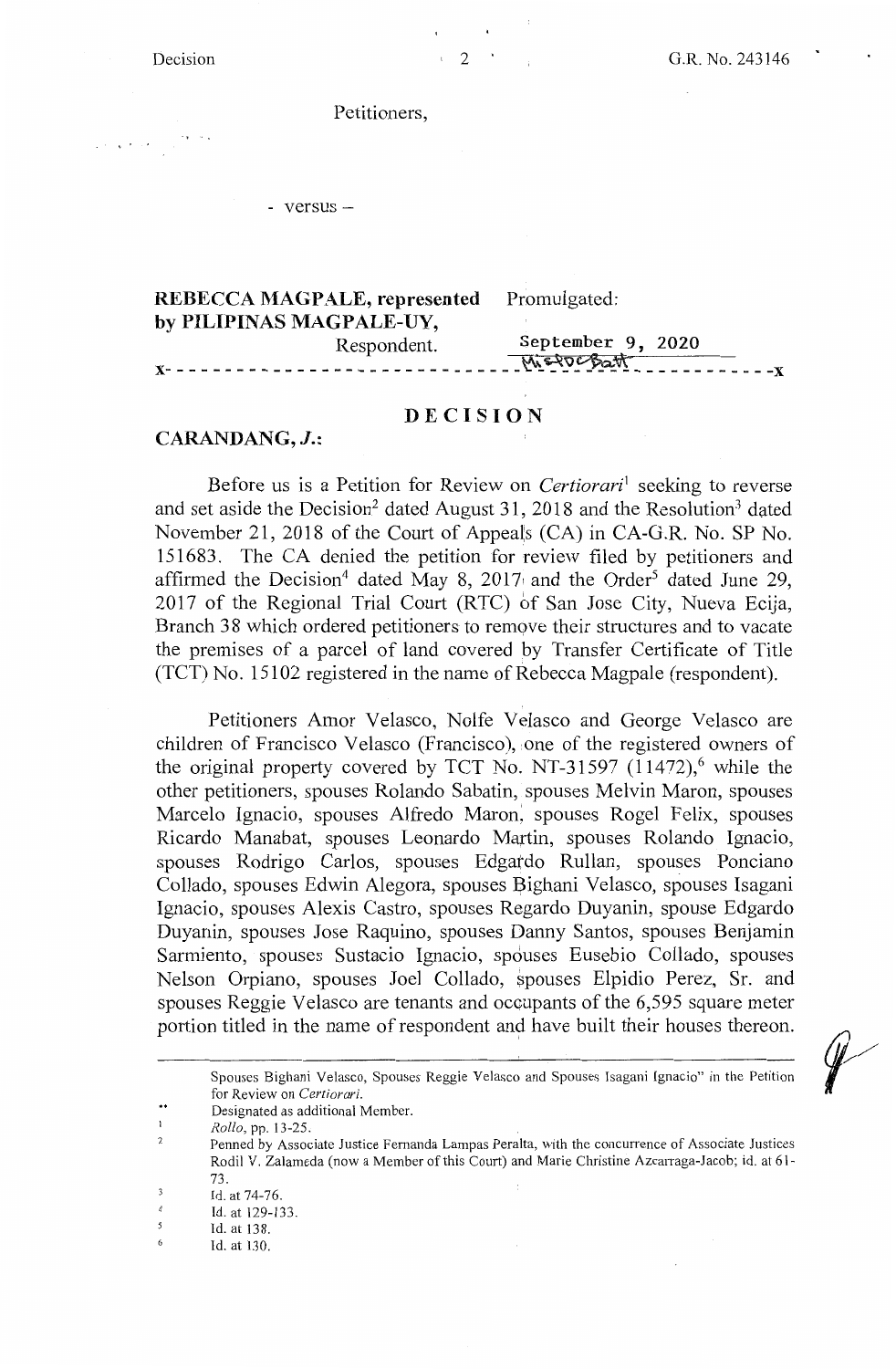They claim ownership and right of possession of the subject property through their predecessor-in-interest, Francisco.<sup>7</sup>

#### Facts of the Case

Respondent is the registered owner of a 6,595 square-meter parcel of land located at Barrio Galilea, San Jose City, Nueva Ecija, a portion of Lot 3360-A-2-C of the subdivision plan (LRC) Psd-138355, and covered by TCT No. 15102.8 Said TCT No. 15102 also covered two parcels of land containing an area of 6,595 square meters registered in the names of Gavino Velasco and Demetria Velasco, respectively. <sup>9</sup>

Before the entire property was subdivided, it was previously covered by TCT No. NT-31597  $(11472)^{10}$  denominated as Lot 3360-A-2 of the subdivision plan (LRC) Psd-9098, being a portion of Lot 3360-A described on plan Psd-19224, LRC (GLRO) Cad. Record No. 270 situated in the Barrio of Galilea, Municipality of San Jose, 'Province of Nueva Ecija, with a total area of 59,355 square meters. The title was issued in the names of Leoncia Velasco (Leoncia) married to Benigno Magpale (Benigno); Gavina Velasco, married to Felicisima Ordono; Demetria Velasco; Narcisa Velasco and minors Almario Velasco and Arceli Velasco who are represented by their mother, Esperanza Velasco; Hermogenes Velasco; Francisco; Bridario Velasco; Eugenio Arenas; Felicidad Velasco; Esperanza Arenas; Bonifacio Arenas; and Julian Arenas, who are co-owners thereof, pro indiviso. The title was issued after spouses Leoncia and Benigno together with Leoncia's brothers and sisters, Gavina, Demetria, Narcisa, Almario and Arceli had purchased one-third share of the aforementioned property. Thereafter, Narcisa died single and without any debts' and issues while Almario and Arceli, together with their mother, Esperanza Velasco, died in a vehicular accident. <sup>11</sup>

On April 9, 1992, an Extra Judicial Partition with Subdivision Agreement and Waiver of Rights<sup>12</sup> was executed by respondent, Clemencia Magpale, Benigno, Romeo Magpale, Filipinas Magpale, Gavina Velasco, Demetria Velasco, Hermogenes Velasco, Francisco, Bridario Velasco, Felicidad Velasco, Eugenio Arenas, Esperanza Arenas, Bonifacio Arenas, and Julian Arenas, wherein they agreed to subdivide the entire property covered by TCT No. NT-31597(11472), into three lots, to wit:  $(1)$  Lot-3360-**A-2-A** or one-third portion with an area of **19,785** square meters was assigned to Eugenio, Esperanza, Bonifacio and Julian, all surnamed Arenas; (2) **Lot-3360-A-2-B** with an area of **19,785** square meters was assigned to Hermogenes, Francisco, Bridario and Felicidad, all surnamed Velasco, and (3) **Lot-3360-A-2-C** with an area of **19,785** square meters was assigned to the children of Leoncia and Benigno, namely Clemencia, Benigno, Jr.,

Id. at 63.

<sup>8</sup> Records, p. 7.

<sup>9</sup> Id.<br>
10 Id. at 252-253.<br>
11 Id.<br>
12 Id. at 136, 139

<sup>12</sup> Id. at 136-139.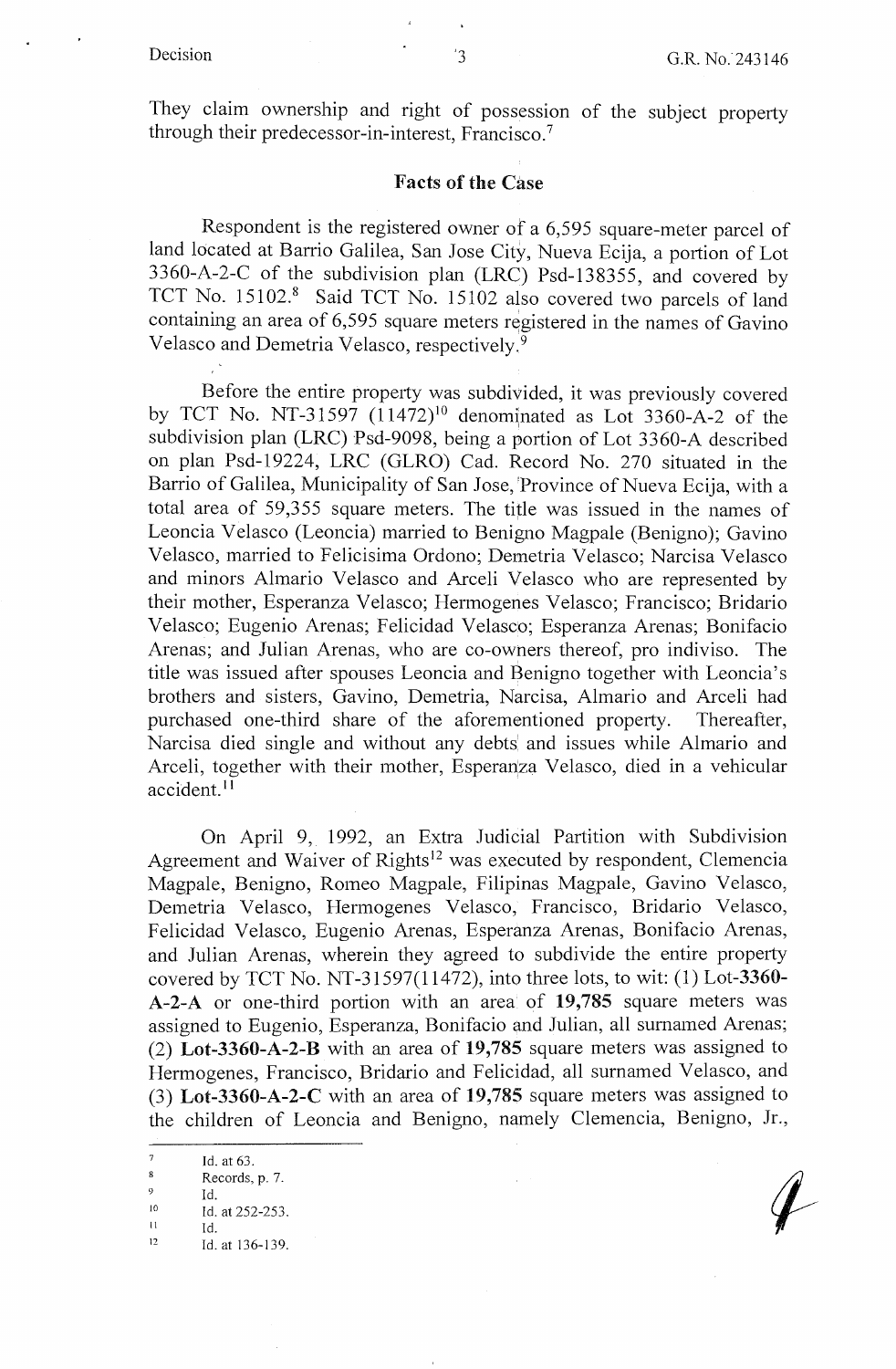Romeo, Filipinas and herein respondent, together with their co-owners, Gavino and Demetria. The third lot, Lot-3360-A-2-C was further subdivided into three equal portions containing an area of 6,595 square meters each. The northern portion of the lot was assigned to Gavino Velasco; the middle part was given to Demetria Velasco while the southeastern portion part was allotted to the heirs of Leoncia and Benigno who in tum executed a waiver of rights of their respective shares in favor of their sister, herein respondent. The Extra Judicial Partition executed by respondent, *et al.*, was annotated on TCT No. (NT-31597) 11472 as Entry No. 35019/11472 on April 23, 1992. As a result, TCT No. (NT-31597) 11472 was cancelled and TCT Nos. 15102, 15103 and 15260 were issued. The herein subject certificate of title, TCT No. 15102 was registered in the names of respondent, Demetria Velasco, and Gavino Velasco on September 23, 1992. <sup>13</sup>

We illustrate as follows:

**TCT {NT-31597) 11474 Total Area 59,355 square meters** (original property) Registered in the names of Leoncia, Gavina, Demetria, Almario' (lOyrs), Arceli (8yrs) represented by their mother Esperanza, Francisco, Bridario, Hermogenes, Eugenio, Felicidad (Velascos), Esperanza, Bonifacio and Julian (Arenas)

**EXTRAJUDICIAL PARTITION with Subdivision Agreement and Waiver of Rights** executed on April 9, 1992 (Annotated as Entry No. 35019/11472 on TCT (NT-31597) 11474 on April 23, 1992)

| $_{\text{Lot-}}$<br>$3360 - A -$<br>$2-A$<br>19785 sq.<br>m. | $Lot-3360-$<br>$A - 2 - B$<br>19785 sq. m | Lot-3360-A-<br>$2-C$<br>19785 sq. m.<br>(TCT<br>No.<br>5102)                  |
|--------------------------------------------------------------|-------------------------------------------|-------------------------------------------------------------------------------|
| Eugenio                                                      | Hermogenes                                | Gavino 6,595<br>(northern)                                                    |
| Esperanza                                                    | Francisco<br>(petitioners)                | Demetria6,595<br>(middle)                                                     |
| Bonifacio                                                    | <b>Bridario</b>                           | Rebecca<br>6,595<br>(south) formerly<br>Leoncia's share)-<br>disputed portion |
| Julian                                                       | Felicidad <sup>14</sup>                   |                                                                               |

On July 16, 2010, respondent filed a Complaint<sup>15</sup> for Recovery of Possession before the Municipal Trial Court in Cities (MTCC) of San Jose City, Nueva Ecija, against petitioners, spouses Rolando Sabatin, et al., docketed as Civil Case No. (10) 3885. In her complaint, respondent alleged, *inter alia, that: (1)* she is the owner of the 6.595-square meter southern

13 Id.

14 15 Id.

Id. at 2-4.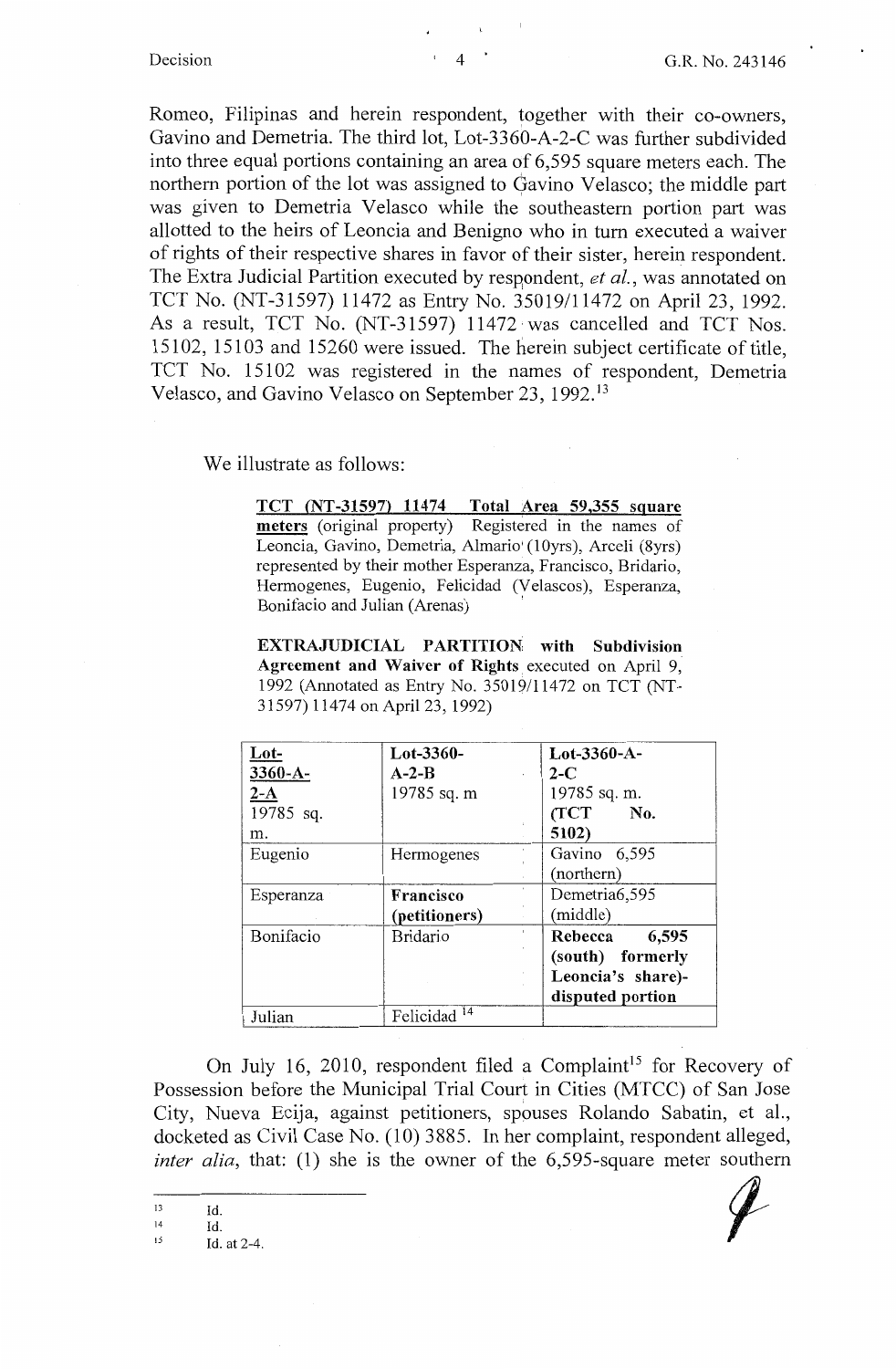portion of the land covered by TCT No.  $15102$ ; (2) that the entire parcel of land was the subject of Civil Case No. 2681 for unlawful detainer entitled "Rebecca Magpale v. Guillermo Duyanin, et al.," which was decided in favor of respondent and possession of the parcel of land was restored to her in September 2007; (3) that not long after the said restoration of possession, petitioners invaded the same portion and constructed their houses thereon without her knowledge and consent; (4) that respondent sent formal demands for petitioners to remove their structures on her property and vacate it but they refused to do so; and (5) that the market value of the property was Pl8,200.00 with an assessed value of P7,280.00. Respondent prayed that petitioners or any person acting on their behalf be ordered to remove their structures and vacate the property and pay \espondent rentals from the time of the filing of the complaint until possession of the property had been restored to respondent. <sup>16</sup>

In their Answer,  $17$  petitioners denied all the allegations of the respondent and alleged that as early as in the 80's, petitioners have been in actual possession of the area they occupied. They averred that petitioners Nolfe, George, Milagros, Amor and Merlita, all surnamed Velasco, are the co-owners of the subject property as they are the children of the late Francisco, a co-owner of the property covered by TCT No. (NT-31597) 11472. After Francisco's death in 1982, respondent caused the execution of an Extra-Judicial Partition with Subdivision Agreement and Waiver of Rights in 1992,<sup>18</sup> making it appear that Francisco participated therein, to the prejudice of his children. Petitioners presented the Death Certificate<sup>19</sup> of Francisco showing that he died on March 9, 1982. Francisco, during his lifetime was allowed to construct his house by the other co-owners and thereafter his children, on the area assigned to him as his share in the coownership. The other petitioners are either tenants of the children of Francisco and the rest were allowed to construct their houses by the children of Francisco upon the assurance that they ,will buy the areas occupied by them.

As Compulsory Counterclaim,20 petitioners Velasco, *et al.* assail the validity and issuance of TCT No. 15102 in the name of respondent. They alleged that:

**xxxx** 

16. Defendants Nolfe, George, Milagros, Amor, and Merlita, all surnamed Velasco, hereby replead by reference the allegations of the foregoing Answer, Special, Affirmative and Alternative defenses, and in addition thereto, hereby alleges that:

17 Id. at 22-31.

<sup>16</sup>  Id.

<sup>18</sup>  Id. at 136-139. Exh. "11".

<sup>19</sup>  Id. atl 94, Exh. "7".

<sup>20</sup>  Id. at 26.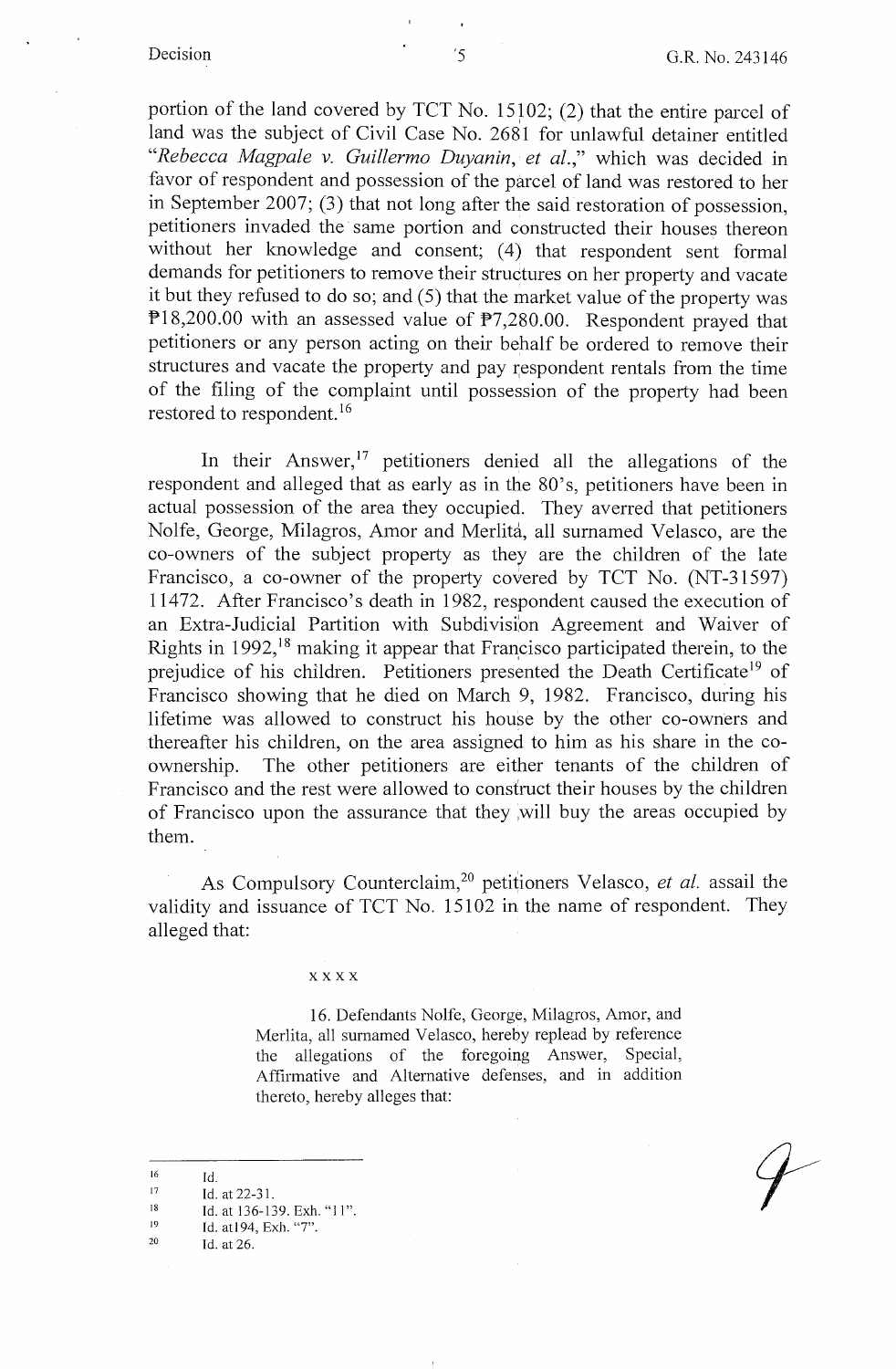*j* 

17. They are directly attacking the validity and issuance of T.C.T. No. 15102 in the' name of the plaintiff, as it was issued upon, and by virtue of, a falsified document the execution of which was engineered, conceived and made by plaintiff, by making Francisco Velasco to have participated thereon as alive, when in truth and in fact he died long ago on March 9, 1982, which is 10 years after Francisco Velasco died on March 9, 1982;

### **XX X x<sup>21</sup>**

Petitioners prayed in their Answer that respondent be ordered to reconvey title to petitioners Nolfe, George, Milagros, Amor and Merlita Velasco, and that the complaint for recovery of possession filed respondent be dismissed. In the alternative, petitioners pray that respondent be ordered to sell the portion of the parcel of land occupied by the other petitioners.<sup>22</sup>

Respondent died on April 1,  $2011.^{23}$  She was substituted by her children, Arthur M. Nidoy, Benjamin M. Nidoy, and Cecille Nidoy-Guarino. The aforesaid children executed a Special Power of Attorney dated April 11, 2011 and appointed Pilipinas Magpale-Uy, their mother's sister, as their Attomey-in-fact.24

Initially, the MTCC of San Jose City, Branch 1 issued a Decision<sup>25</sup> dated May 18, 2015 dismissing the case fot recovery of possession against petitioners for lack of jurisdiction.<sup>26</sup> It held that that the allegation of petitioners that respondent's title is void cannot be validly adjudged in the case for recovery of possession as it can only be raised in a direct action with the main objective of attacking the validity of respondent's title.<sup>27</sup>

On appeal, the RTC San Jose City, Nueva Ecija, Branch 39 issued a Decision<sup>28</sup> dated May 31, 2016 setting aside the Decision of the MTCC and held that the MTCC has jurisdiction over the case. The RTC remanded the case to the court *a quo* for further disposition.<sup>29</sup>

In a Decision<sup>30</sup> dated November 7, 2016, the MTCC of San Jose City, Branch 1, ruled in favor of respondent and ordered petitioners to remove their structures and vacate the subject premises.<sup>31</sup> The trial court held that TCT No. 15102 registered in the name of respondent and two others, Demetria and Gavino, is conclusive evidence of respondent's ownership of the land and being one of the registered owners, respondent has the right to

- 29 Id. at 358-359.
- 30 Id. at 366-375.
- 31 Id. at 375.

<sup>21</sup>  22 Id.

<sup>23</sup>  Id. at 26-27.

<sup>24</sup>  See Death Certificate; id. at 108. See Motion for Substitution; id. at 113.

<sup>25</sup> 

Penned by Judge Analie C. Aldea-Arocena; id. at 313-324.

<sup>26</sup>  Id. at 324.

<sup>27</sup>  28 Id. at 323.

Penned by Presiding Judge Cynthia Martinez-Florendo; records, Vol. 3, pp. 351-359.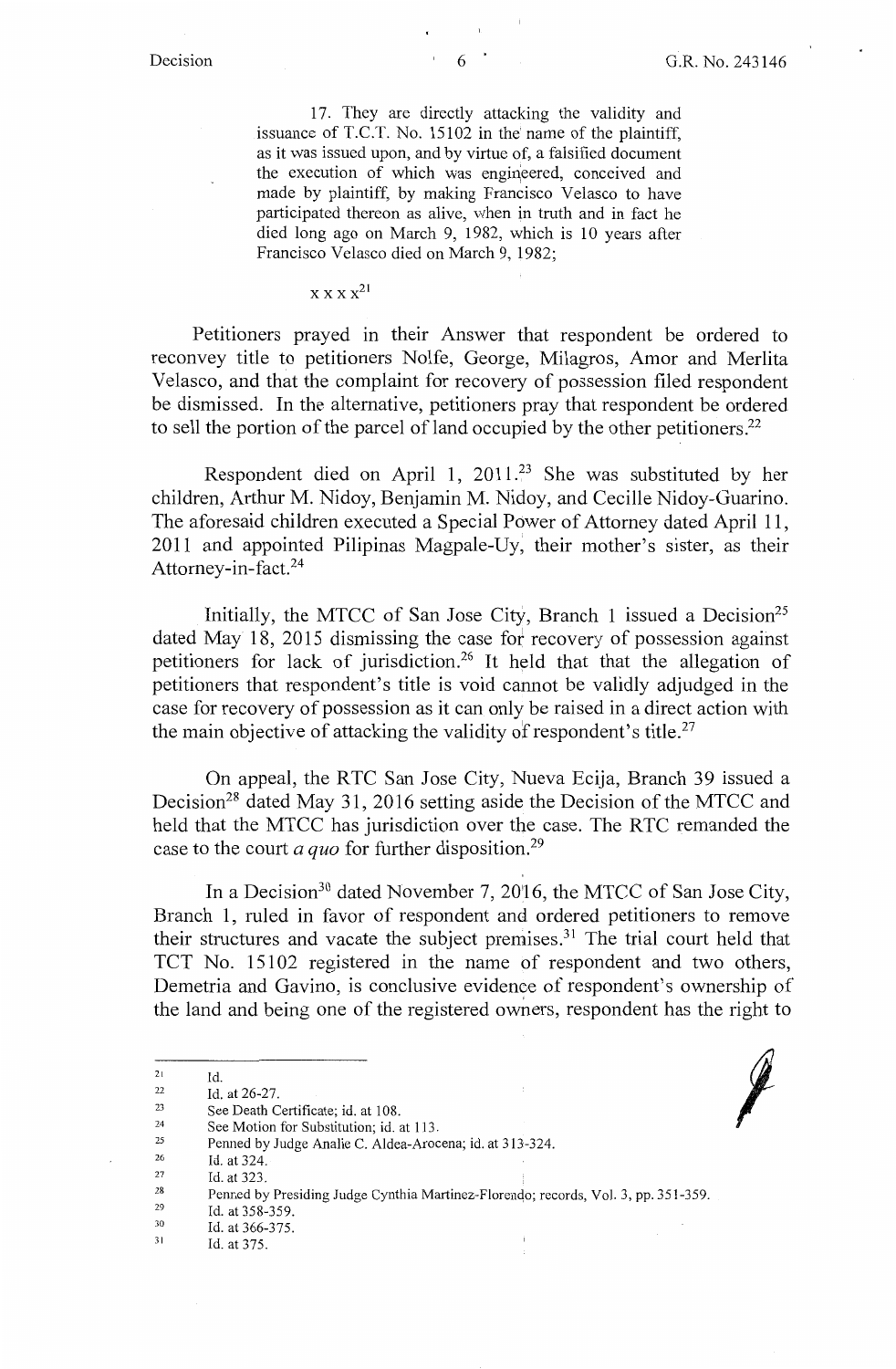enjoy and to recover it from its possessors, herein petitioners.<sup>32</sup> The trial court further held that petitioners' allegation that respondent's title is void cannot be validly adjudged in this case for recovery of possession and can only be raised in a direct action with the main objective of attacking the validity of respondent's title. The MTCC ordered petitioners to pay rentals of P200.00 monthly from the filing of the complaint on July 16, 2010 until possession has been restored to respondent. The MTCC held that respondent had the better right to possess the property because she is the registered owner of the lot under TCT No. 15102, the validity of which cannot be collaterally attacked.<sup>33</sup> The dispositive portion of the decision states:

> WHEREFORE, premises considered, judgment is rendered in favor of the plaintiff and against the defendants as follows:

> 1. Ordering the defendants and any other person acting in their behalves to remove their structures and vacate the premises of the 6,595, sq. m. lot covered by TCT No. 15102 which is registered in the name of the plaintiff; 2. Ordering the defendants to pay rentals of Php200.00

monthly from the filing of the complaint on 16 July 2010 until possession of the premises has been restored to the plaintiff.

### SO ORDERED.<sup>34</sup>

Petitioners appealed the Decision of the MTCC to the RTC. In a Decision<sup>35</sup> dated May 8, 2017, the RTC of San Jose City, Branch 38 affirmed the Decision of the MTCC. The RTC agreed with the MTCC that respondent had a better right to possess the property because she is the registered owner.<sup>36</sup> The RTC held that the allegation of petitioners that the title of respondent is void for being issued based on a falsified extra-judicial partition is a collateral attack on TCT No.  $15102$  which it cannot pass upon and may be made in a direct proceeding for cancellation of title. The RTC then ruled that as the lawful owner, respondent has the right to eject the defendants. 37 Petitioners filed a motion for reconsideration of the said decision but the RTC denied the same in an Order<sup>38</sup> dated June 29, 2017.

Thereafter, petitioners elevated their case to the CA. They asserted that their compulsory counterclaim is considered a direct attack on respondent's title and that the MTCC and the RTC both erred in ordering them to remove their structures and vacate the subject property since

<sup>32</sup> Id. at 373.<br>
33 Id. at 373-374.<br>
34 Id. at 375.<br>
25 CA *rollo*, pp. 73-77.<br>
36 Id. at 75.<br>
37 Id. at 75-76.<br>
38 Id. at 82.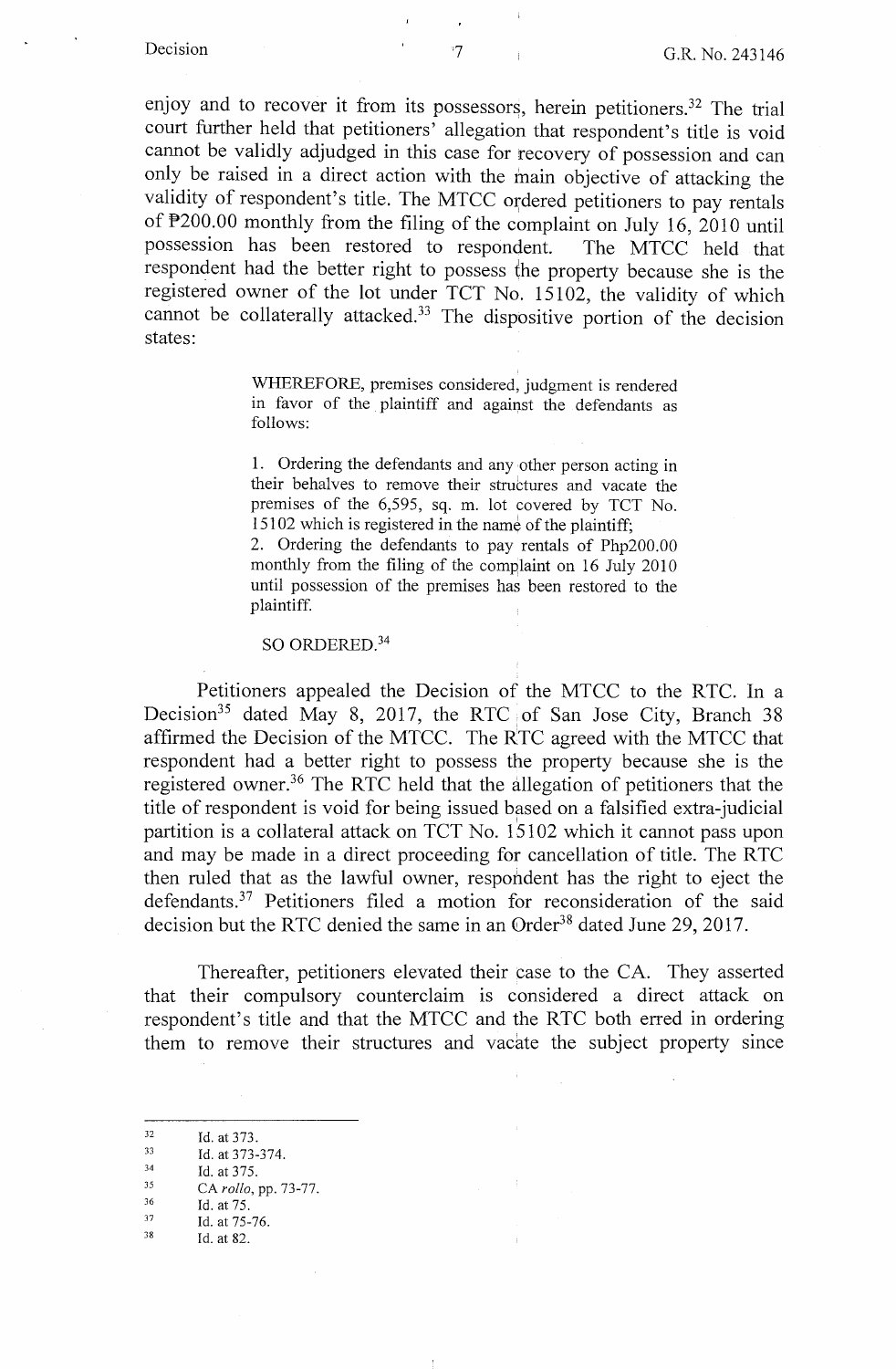respondent failed to establish her cause of action as there was no demand sent to petitioners.<sup>39</sup>

In the assailed Decision<sup>40</sup> dated August 31, 2018, the CA likewise denied petitioners' appeal and affirmed the RTC's Decision ordering petitioners to remove their structures and vacate the subject property.<sup>41</sup> The CA cited Section 48 of Presidential Decree No. 1529 which provides that a certificate of title shall not be subject to collateral attack. The appellate court held that a certificate of title serves as evidence of an indefeasible and incontrovertible title to the property in favor of the person whose name appears. The CA then held that respondent being the registered owner of the subject property is entitled to all the attributes of ownership, including possession. The CA added that even granting that petitioners' counterclaim in their answer may be considered a permissible direct attack to the validity of TCT No. 15102, there would still be no basis to reverse the ruling of the MTCC and the RTC.<sup>42</sup> The CA noted that petitioner's counterclaim failed to allege the assessed value of the property, which is indispensable to show that the counterclaim is within the jurisdiction of the MTCC. Moreover, the CA noted that in the proceedings before the MTCC, the judicial affidavits of petitioners George Velasco, Milagros Velasco Maron, Nolfe Velasco and Merlita Velasco Alegora do not suffice to prove falsification.<sup>43</sup>

Petitioner filed a motion for reconsideration of the said Decision but it was denied by the CA in a Resolution<sup>44</sup> dated November 21, 2018.

Hence, petitioners filed the present petition asserting that the CA erred in denying their petition and affirming the Decision of the RTC granting the complaint for recovery of possession of respondent despite petitioners' claim that TCT No. 15102 was issued based on a falsified deed of partition. They insist that their compulsory counterclaim is considered as direct attack on the validity of the title of respondent.<sup>45</sup> They pointed out that the document "Extra-Judicial Partition with Subdivision Agreement and Waiver of Rights" was signed 10 years after Francisco died. The falsification of the said document was clandestinely or surreptitiously made, with a deceased person included as having participated in violation of the law, justice and equity. Furthermore, petitioners argued that there is no evidence to support respondent's cause of action for recovery of possession because there was no proof of demand before the complaint was filed.<sup>46</sup>

Respondent filed a  $Comment^{47}$  maintaining that the compulsory counterclaim of petitioners contained in their answer to the complaint was a

- 
- 
- 
- 
- 
- 
- 39 Id. at 24-26.<br>
40 Supra note 2.<br>
41 CA *rollo*, p. 73.<br>
<sup>42</sup> Id. at 69-70.<br>
<sup>43</sup> Id. at 71-72.<br>
<sup>44</sup> Id. at 74-76.<br>
<sup>45</sup> Id. at 21.<br>
46 Id. at 23-24.<br>
47 Id. at 142-143.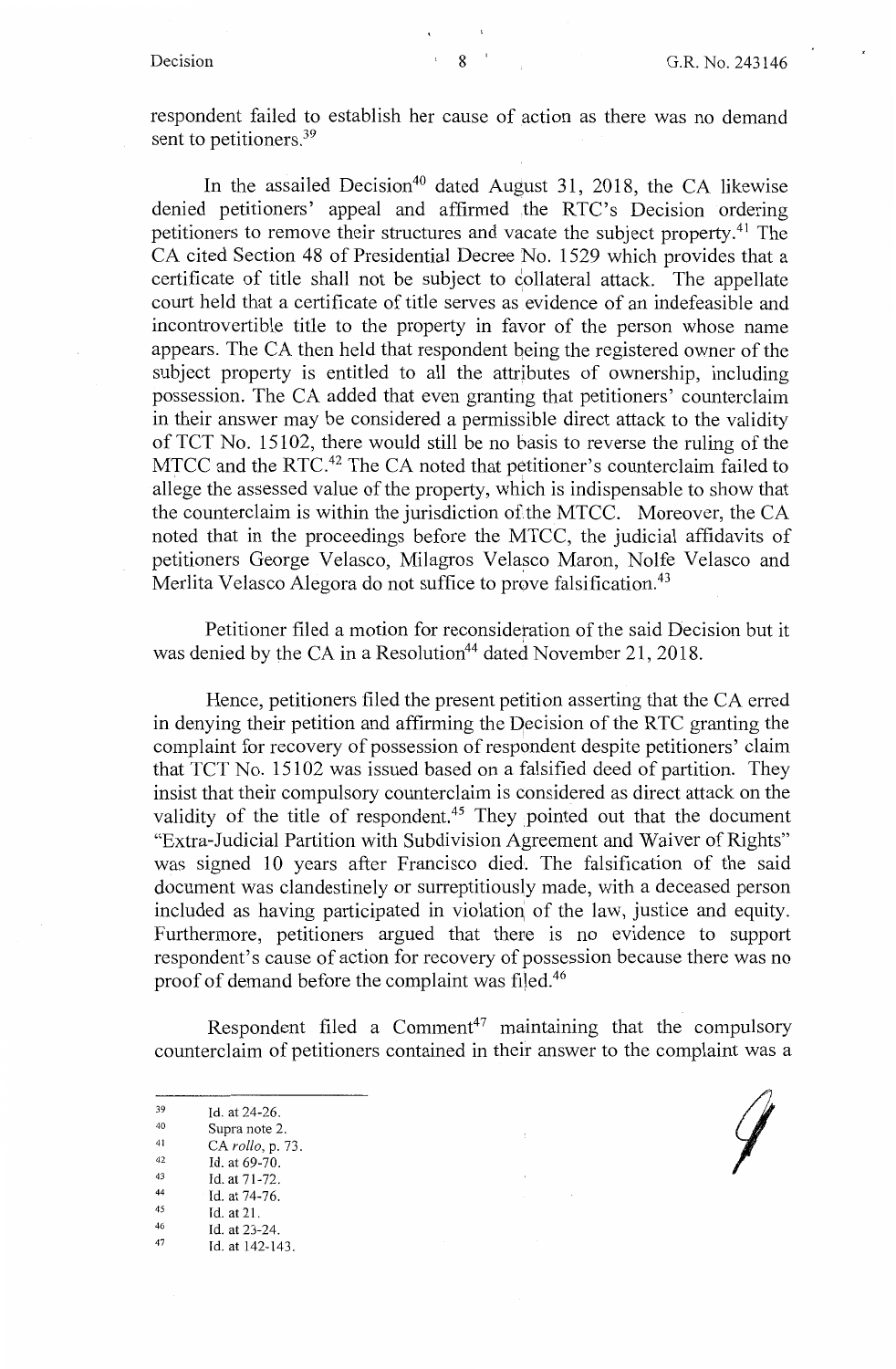collateral attack and could not be considered as direct attack to the title of respondent. <sup>48</sup>

The issues to be resolved in this petition are: (1) whether petitioners' counterclaim assailing the certificate of title issued to respondent may be considered a direct attack on the title of respondent which may be resolved in the case for recovery of possession filed by respondent; and (2) whether the CA erred in affirming the ruling of the MTCC and the RTC that respondent has proven her cause of action to recover possession of the disputed property from petitioners.

#### **Ruling of the Court**

The petition has merit.

Before proceeding to the merits of the case, this Court deems it necessary to emphasize that a petition for review under Rule 45 is limited only to questions of law. Factual questions are not property subject of an appeal by *certiorari*. This Court will not review facts, as it is not our function to analyse or weigh all over again evidence already considered in the proceedings below. However, this rule is subject to certain exceptions.<sup>49</sup> Over time, the exceptions to these rules have expanded. At present, there are 10 recognized exceptions that were first listed in *Medina v. Mayor Asistio*,  $Jr$ , <sup>50</sup> to wit: (1) when the conclusion is a finding grounded entirely on speculation, surmises or conjectures;  $(2)$  when the inference made is manifestly mistaken, absurd or impossible; (3) where there is a grave abuse of disretion; (4) when the judgment is based on misapprehension of facts;  $(5)$ when the findings of fact are conflicting;  $(6)$  when the Court of Appeals, in making its findings, went beyond the issues of the case and the same is contrary to the admissions of both appellant and appellee; (7) the findings of the Court of Appeals are contrary to those of the trial court; (8) when the findings of fact are conclusions without citation of specific evidence on which they are based; (9) when the facts set forth in the petition as well as in the petitioner's main and reply briefs are npt disputed by the respondents; and (10) the finding of fact of the CA is premised on the supposed absence of evidence and is contradicted by the evidence on record.<sup>51</sup>

Here, We deem it proper to review the factual findings of the CA and the trial courts since there was misapprehension of facts and CA's ruling overlooked and misappreciated certain facts and was premised on the supposed absence of evidence but is contradicted by the evidence on record.

In the present case, there is no dispute that respondent is one of the registered owners of the parcel of land covered by TCT No. 15102. As such, the MTCC, the RTC, and the CA ruled that respondent's 'title gives her the

Id.

- 269 Phil. 225, 232 (1990). Id.
- 51

<sup>48</sup> 

<sup>49</sup>  50 *Gatan v. Vinarao,* 820 Phil. 257 (2017).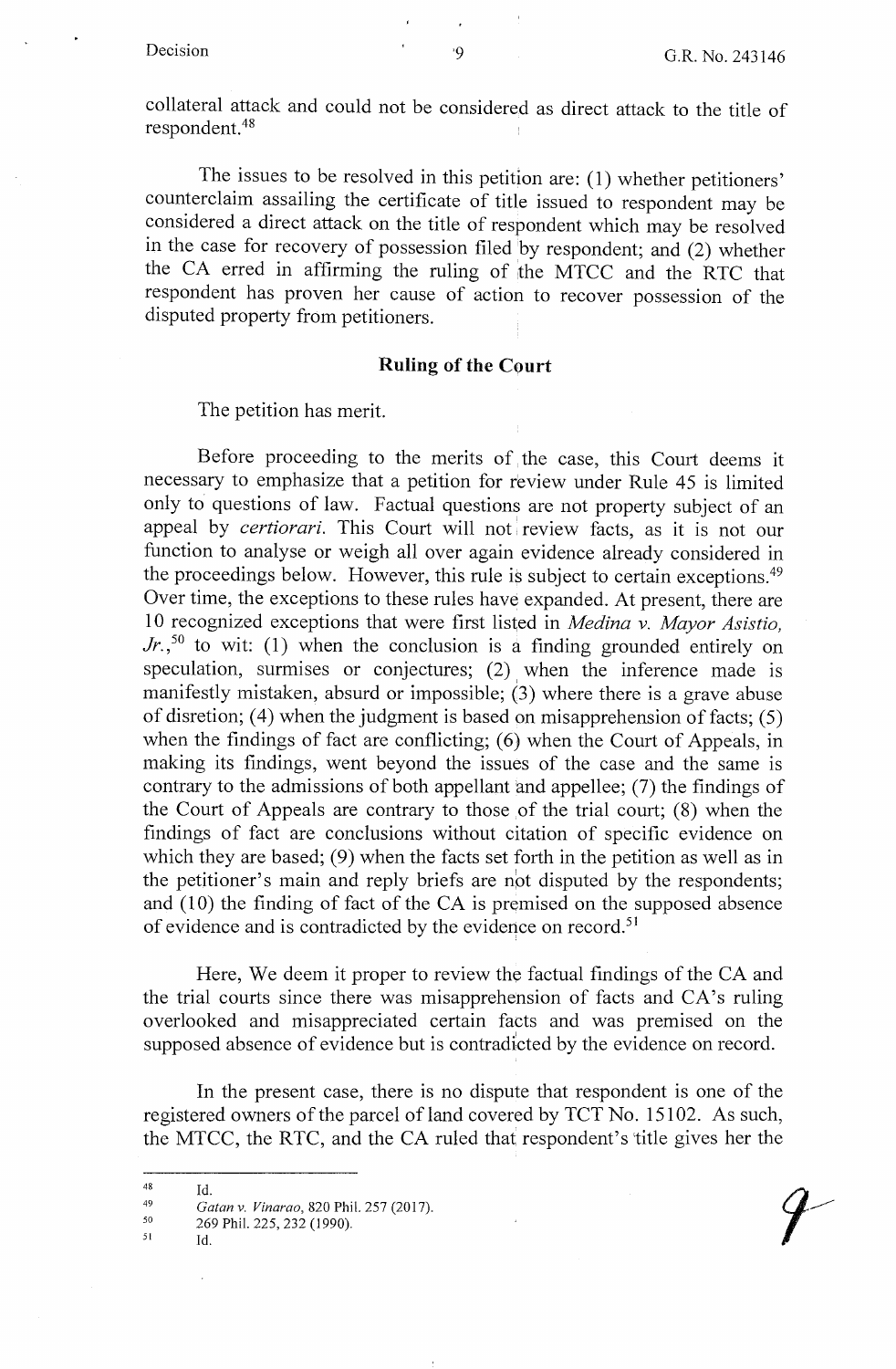better right to possess the disputed portion occupied by petitioners. However, petitioners have consistently assailed the validity of respondent's title for having been issued based on a document of partition purportedly signed by petitioners' predecessor-in-interest, Francisco, who had already died at the time of the execution of the document. The appellate court and the trial courts ruled that petitioners' attack on the validity of respondent's title is a collateral attack on the title which the court cannot entertain since TCT No. 15102 is conclusive evidence of respondent's ownership of the land. They further ruled that the allegation that respondent's title is void cannot be validly adjudged in the case for recovery of possession as it can only be raised in a direct action with a main objective of attacking the validity of respondent's title.

We do not agree. First, we emphasize that this Court is not unmindful of the principle of indefeasibility of a Torrens title and Section 48 of Presidential Decree No. 1529,<sup>52</sup> which provides that a certificate of title shall not be subject to collateral attack.<sup>53</sup> A Torrens title cannot be altered, modified or cancelled except in a direct proceeding in accordance with law.<sup>54</sup> An action is an attack on a title when the object of the action is to nullify the title, and thus challenge the judgment or proceeding pursuant to which the title was decreed. The attack is direct when the object of an action is to annul or set aside such judgment, or enjoin its enforcement. On the other hand, the attack is indirect or collateral when, in an action to obtain a different relief, an attack on the judgment or proceedings in nevertheless made as an incident thereof.<sup>55</sup>

However, jurisprudence is replete with cases where this Court held that a counterclaim can be treated as a direct attack against a title where the nullity of such title is raised as a defense'. Thus, in the case of *Heirs of*  Santiago v. Heirs of Santiago,<sup>56</sup> this Court stated that while the original complaint filed by the petitioners was for recovery of possession, or *accion publiciana,* and the nullity of the title was raised merely as respondents' defense, we can rule on the validity of the title because of the counterclaim filed by respondents. Also in the case of *Development Bank of the Philippines v. Court of Appeals,57* this Court ruled on the validity of a certificate of title despite the fact that the nullity thereof was raised only as a counterclaim. It was held that a counterclaim is considered a complaint, only this time, it is the original defendant who becomes the plaintiff. Similarly, in the recent case of *Heirs of Cascayan v. Sps. Gumallaoi,58* this Court held that when a complaint for recovery of possession is filed against a person in possession of a parcel of land under claim of ownership, he or she may validly raise nullity of title as a defense and, by way of counterclaim, seek its cancellation. Applying the foregoing rulings to the

- 56 452 Phil. 238, 253 (2003).
- 57 387 Phil. 283, 300 (2000).

<sup>52</sup>  Amending and Codifying the Laws Relative to Registration of Property and for other Purposes. *Amending and Codifying the Laws Relative to Registration of Property and for other Purposes.<br><i>Hortizuela v. Tagufa*, 754 Phil. 499, 504 (2015).<br>*Wee v. Mardo*, 735 Phil. 420, 431 (2014).<br>*Berboso v. Cabral*, 813 Phil. 405

<sup>53</sup>  *Hortizuela v. Tagufa,* 754 Phil. 499,504 (2015).

<sup>54</sup> 

<sup>55</sup>  *Berboso v. Cabral,* 813 Phil. 405,422 (2017)

<sup>58</sup>  812Phil.108, 127(2017).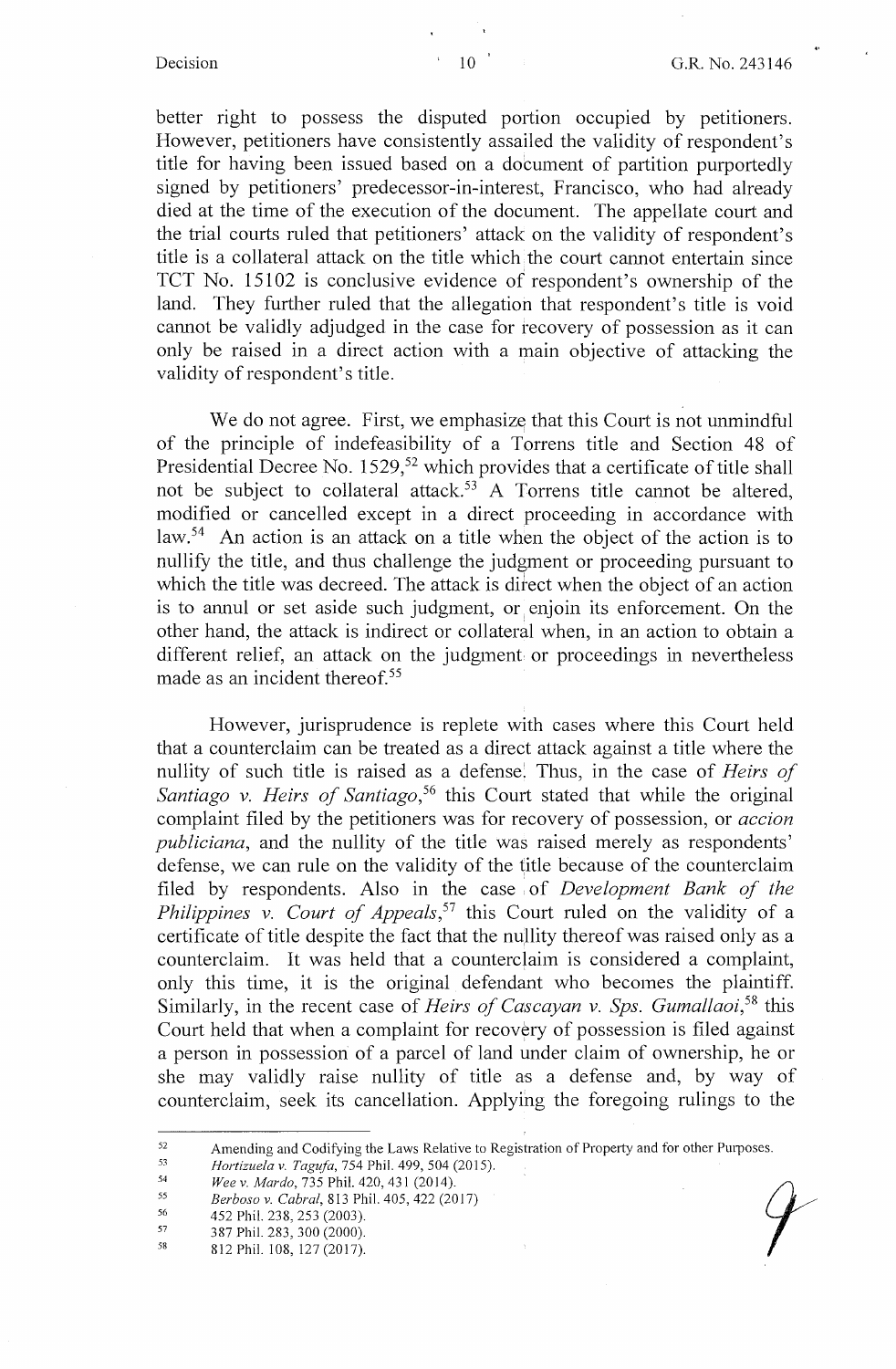present case, We deem that petitioners' counterclaim assailing the validity of respondent's title for having been issued based on a deed of partition where Francisco Velasco's signature was falsified or forged, is a direct attack on respondent's title which should have been passed upon by the trial courts and the appellate court.

As gleaned from the averments of the petitioners, Francisco, and thereafter, his children, petitioners Nolfe, George, Milagros, Amor and Merlita Velasco, constructed their houses on the disputed property which was designated by the other co-owners as their father's share in the property. Respondent sought to recover possession of the property occupied by petitioners, asserting that she is now the registered owner of the said property. Petitioners, however, assert that respondent's title, TCT No. 15102, is void since it is based on falsified Extra-Judicial Partition with Subdivision and Waiver of Rights.

We find merit in petitioners' claim.

Indeed, this Court cannot close its eyes to the glaring fact that there appears a signature of Francisco in the Extrajudicial Partition with Subdivision Agreement and Waiver of Rights executed in 1992, which could not have been his genuine signature since he already died on March 9, 1982 or 10 years before the execution of the questionable document. This significant fact had been overlooked and brushed aside by the trial courts and the appellate court. It is settled that the death of a person terminates contractual capacity. Clearly, Francisco could not have given his consent and acquiescence to the extrajudicial partition, and his undivided right to the property has already been transferred to his heirs, herein petitioners, Nolfe, George, Amor, Merlita, and Milagros Velasco who should have been included in the execution of the partition' agreement. If one party to a supposed contract was already dead at the time of its execution, such contract is undoubtedly simulated and false' and, therefore null and void by reason of its having been made after the death of the party who appears as one of the contracting parties therein. 59

In the case of *Roman Catholic Bishop of Tuguegarao v. Prudencio*<sup>60</sup> this Court explained the effect when one of the co-owners of a property was not included in the partition agreement. This Court ruled in this wise:

> Considering that respondents-appellees have neither knowledge nor participation in the Extra-Judicial Partition, the same is a total nullity. It is not binding upon them. Thus, in the Heirs of Neri vs. Heirs of Hadji Yusop Uy, which involves facts analogous to the present case, we ruled that:

> x x x [I]n the execution of the Extra Judicial Settlement of the Estate with Absolute Deed of Sale in favor of spouses

59 60

See *Heirs of Arao v. Heirs of Eclipse,* G.R. No. 211425, November 19, 2018.

G.R. No. 187942, September 7, 2016.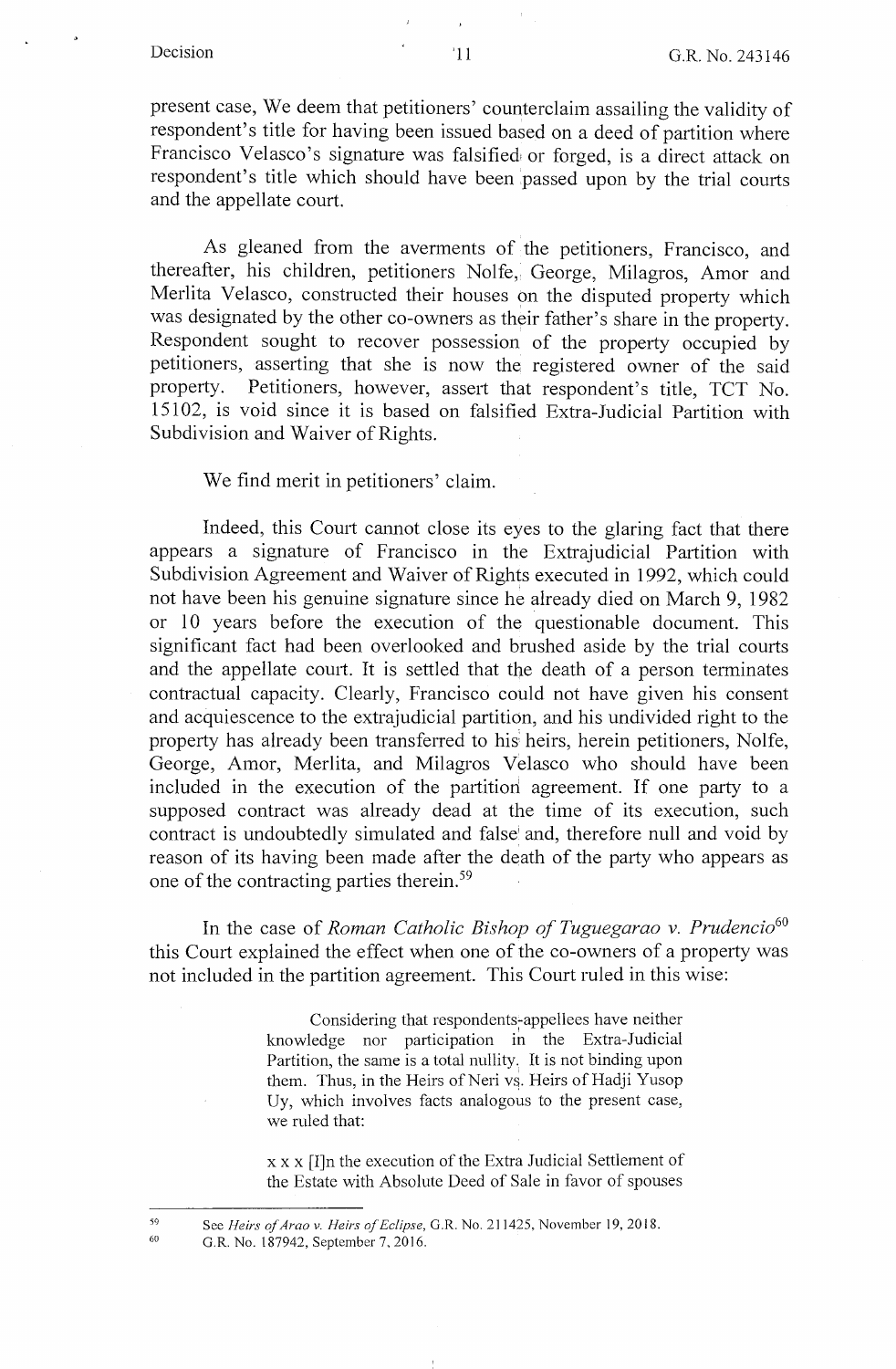Uy, all the heirs of Anunciacion should have participated. Considering that Eutropia and Victorio were admittedly excluded and that then minors Rosa and Douglas were not properly represented therein, the settlement was not valid and binding upon them and consequently, a total nullity.

**xxxx** 

It is clear that Section 1 of Rule 74 does not apply to the partition in question which was null and void, as far as the plaintiffs were concerned. , The rule covers only valid partitions. **The partition in, the present case was invalid because it excluded six of the nine heirs who were entitled to equal sharesi in the partitioned property. x x x [Als the partition was a total nullity**  and did not affect the excluded heirs, it was not **correct for the trial court to hold that their right to challenge the partition had prescribed after two years from its execution.**" <sup>61</sup>(Emphasis supplied)

In the assailed partition agreement, the entire property was divided into three lots, Lot No. 3360-A-2-A, Lot No. 3360-A-2-B and Lot No. A-2- C, each containing an area of 19,785 square meters. The share allotted to Francisco, was included in Lot No. 3360-A-2-B, but petitioners and his heirs claim that they have been in possession of the property allotted to respondent situated in that portion denominated as Lot 3360-A-2-C and that they have not given their consent to the subdivision agreement allotting the disputed portion to respondent. In the case of *Pedrosa v. Court of Appeals*,<sup>62</sup> it was held that a deed of extrajudicial partition executed without including some of the heirs, who had no knowledge of and consent to the same, is fraudulent and vicious. Upon Francisco's death, his right to the property was already transferred to his heirs, herein petitioners, Nolfe, George, Amor, Merlita, and Milagros Velasco who should have been included in the execution of the deed of partition. Considering that the heirs of Francisco have neither knowledge nor participation in the extrajudicial partition, the same is not binding upon them and could not be enforced against them. Hence, respondent does not have the right to recover possession of the disputed property from the heirs of Francisco and the other petitioners who derived their right of possession from the heirs of Francisco.

The extra-judicial partition with subdivision agreement which contains a forged or falsified signature of Francisco, one of the registered coowners, is unenforceable against his heirs and is only binding upon the other co-owners who participated in the execution of the deed of partition. Clearly, TCT No. 15102, the certificate of title issued to respondent pursuant to the assailed fraudulent partition agreement, may not be enforced against the heirs of Francisco who have not participated and consented to the partition agreement. Thus, TCT No. 15102, being issued based on falsified extra-

Id.

<sup>61</sup>  62

<sup>406</sup> Phil. 167, 176-177 (2001).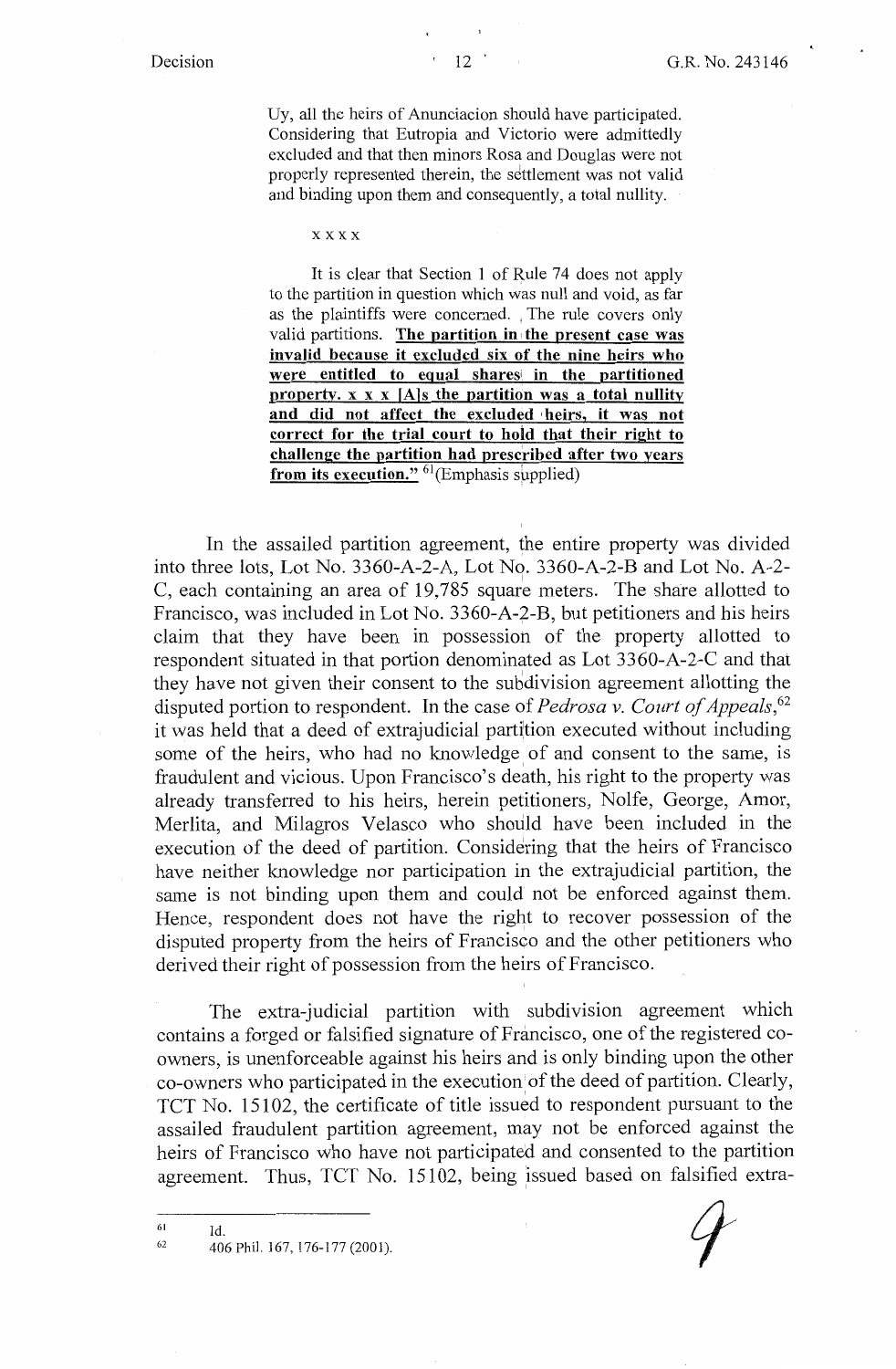judicial partition is void and cannot be the basis for respondent to recover possession. Consequently, respondent's action to recover possession against petitioners based on the assailed certificate of title over the disputed property must fail.

Here, there is no doubt that the heirs of Francisco and respondent are recognized co-owners of their respective shares of the original property covered by TCT No.  $(NT-31597)$  11472. The only controversy between petitioners and respondent lies in the determination of the specific portion of the property designated as the share of the heirs and children of Francisco *vis-à-vis* the portion of the property allotted to respondent. We note that when respondent's predecessor-in-interest, Leoncia and her brothers and sisters, purchased the disputed property, there was no specific identification of the portion acquired by them but only that they acquired one-third share of a parcel of land, denominated as Lot 3360-A-2. Hence, their respective shares can only be ascertained through the proper partition of the subject property with the participation of all the indispensable parties in this case.

Generally, an action for partition may be seen to simultaneously present two issues: *first*, there is the issue of whether the plaintiff is indeed a co-owner of the property sought to be partitioned; and *second,* assuming that the plaintiff successfully hurdles the first issue, there is the secondary issue of what portion should go which co-owner. $^{63}$  In this case, a proper partition should be conducted with the participation and consent of the heirs of Francisco, to determine the agreed specific portion of the property pertaining to them and that which is acquired by respondent. The right of possession of the other petitioners who are tenants of the children of Francisco or were allowed by them to occupy the subject lots will only be determined after the portion pertaining to the heirs of Francisco has been ascertained in a partition. For sure, this determination of the specific portions assigned to petitioners and respondent involves a factual issue which must be determined by the trial court. Thus, this Court deems it proper to remand the case to the trial court in order to conduct a partition and to determine the specific portion of the property pertaining to the respective parties. Upon remand, the RTC should comply with the express terms of Section 2, Rule 69 of the Rules of Court, which provides:

> Section 2. Order for partition, and partition by agreement thereunder.  $-$  If after the trial the court finds that the plaintiff has the right thereto, it shall order the partition of the real estate among the parties in interest. Thereupon the parties may, if they are able to agree, make the partition among themselves by proper instruments of conveyance, and the court shall confirm the partition so agreed upon by the parties, and such partition together with the order of the court confirming the same, shall be recorded in the registry of deeds of the place in which the property is situated.

**xxxx** 

<sup>63</sup> Heirs of Morales vs. Agustin, G.R. No. 224849, June 6, 2018.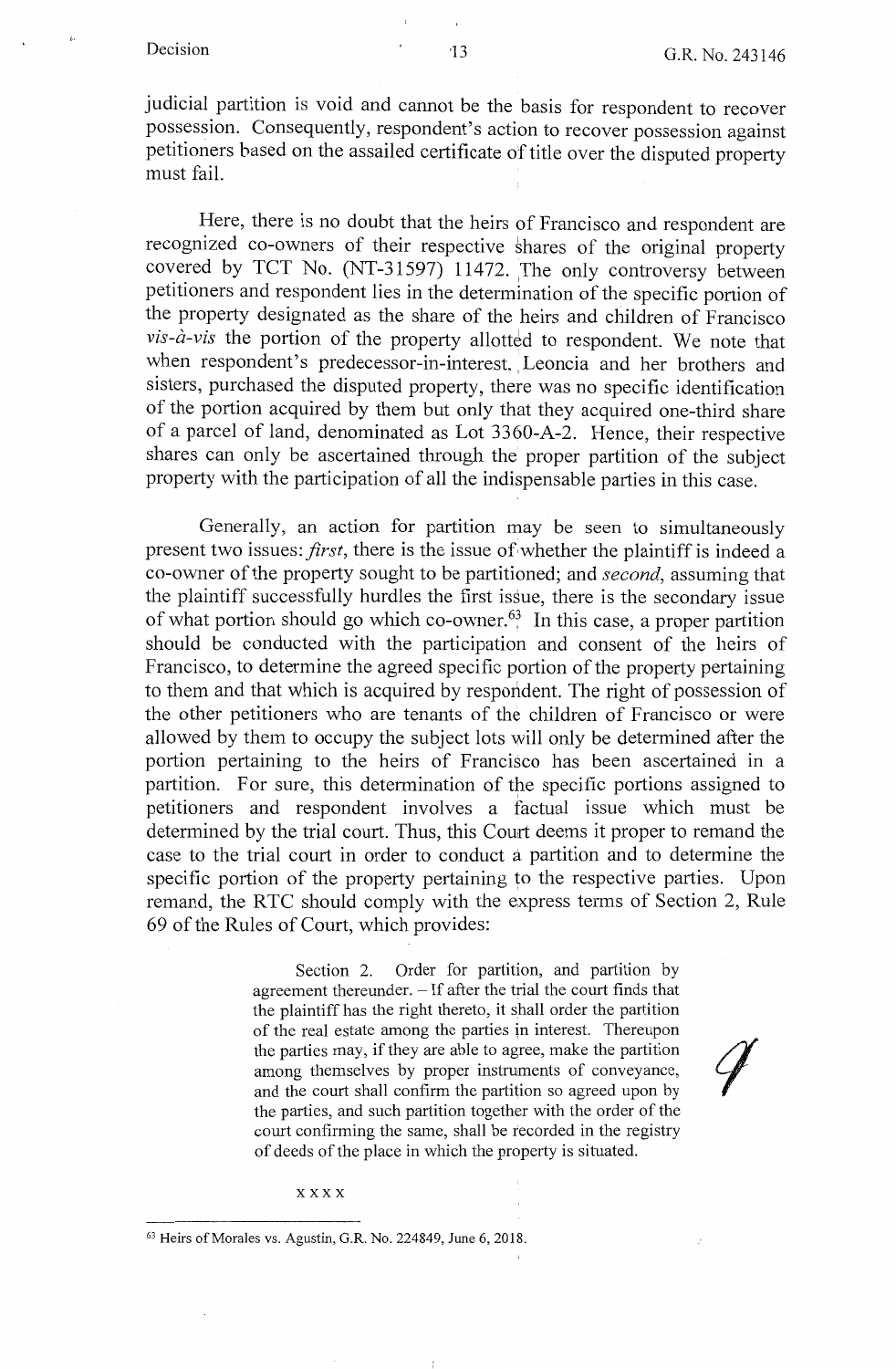Section 3. Commissioners to make partition when parties fail to agree. - If the parties are unable to agree upon the partition, the court shall appoint not more than three (3) competent and disinterested persons as commissioners to make the partition, commanding them to set off to the plaintiff and to each party in interest such part and proportion of the property as the court shall direct.

Thus, in order to completely settle the issue, and considering that the portion allotted to Francisco's share in Lot 3360-A-2-B, by way of partition was done without the participation of petitioners, notwithstanding their occupation of a part of Lot 3360-A-2-C, allotted to respondent. We deem it proper to order the partition of the property involving the two lots, Lot 3360- A-2-B and Lot 3360-A-2-C, to arrive at a just and proper adjudication of their respective shares with the consent and acquiescence of all the parties involved.

**WHEREFORE,** in view of the foregoing, the Decision dated August 31, 2018 and the Resolution dated November 21, 2018 of the Court of Appeals in CA-G.R. No. 151683 are hereby **SET ASIDE.** Transfer Certificate of Title No. 15102 is hereby declared **NULL** and **VOID** for having been issued pursuant to a falsified extrajudicial deed of partition. Accordingly, Civil Case No. (10) 3885, respondent's complaint for recovery of possession against petitioners is hereby **DISMISSED** for lack of merit.

This case is **REMANDED** to the Regional Trial Court of San Jose City, Nueva Ecija, Branch 38 and said court is **DIRECTED** to order the conduct of partition of Lot No.  $3360-A-2-B^{\dagger}$  and Lot No.  $3360-A-2-C$  of the original lot covered by Transfer Certificate of Title No. NT-31597 (11472) and determine the portion pertaining to the share of the heirs of Francisco Velasco, namely Nolfe, George, Milagros, Amor, and Merlita, all surnamed Velasco, in the disputed property *vis-a-vis* the portion acquired by respondent Rebecca Magpale. For this purpose, the said court shall appoint Commissioners and proceed in accordance with Sections 2 to 13 of Rule 69 of the Rules of Civil Procedure.

#### **SO ORDERED.**

I *Associate Justice*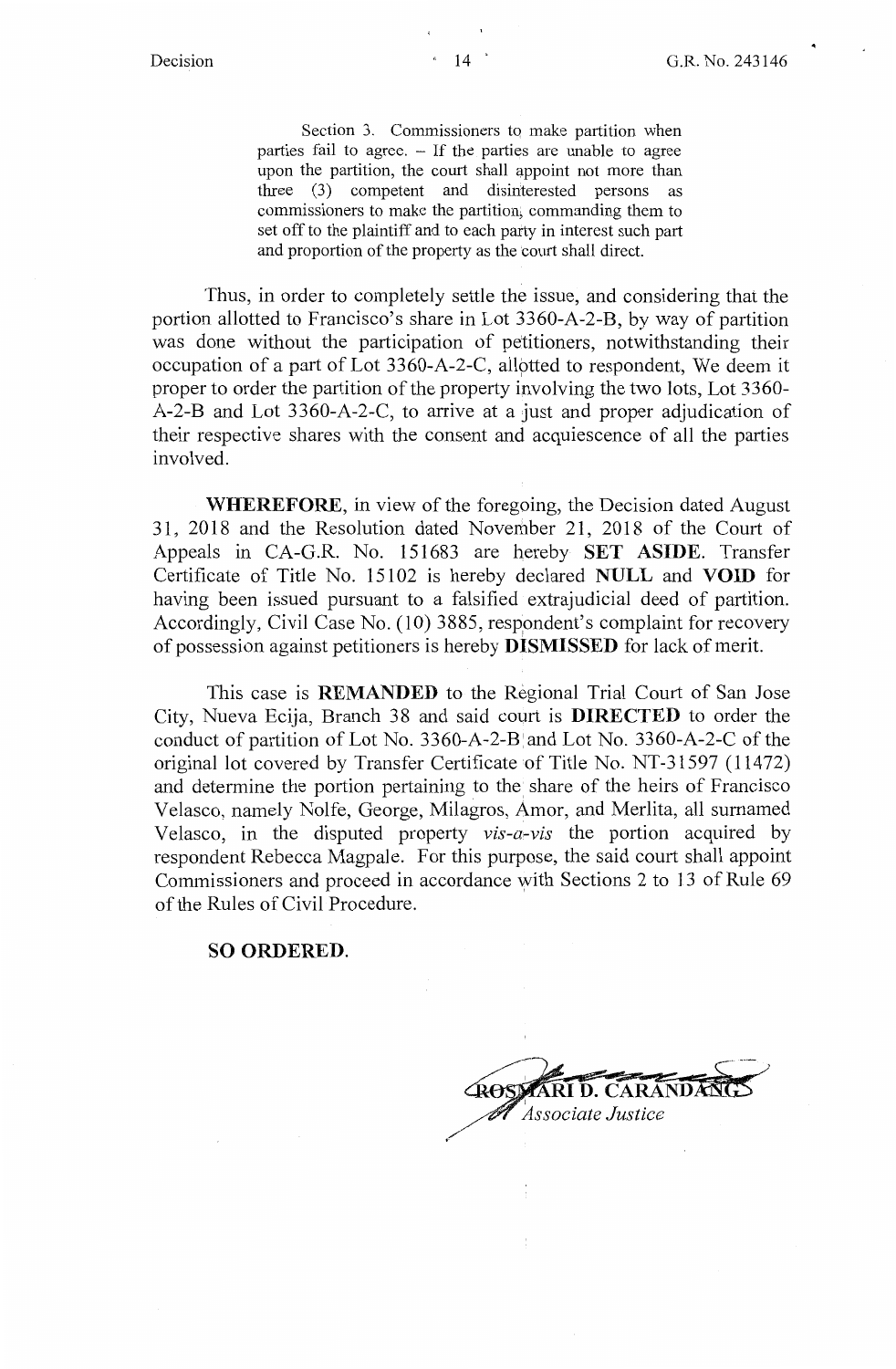**WE CONCUR:** 

 $\mathcal{L}$ **~ARVIC MARIO VICTOR F. LEONEN**  *Associate Justice*  CAGUIOA ALEXANDER **GESMUNDO ALFRED** 

*Associate Justice* 

# **ATTEST AT ION**

I attest that the conclusions in the above Decision had been reached in consultation before the case was assigned to the writer of the opinion of the Court's Division.

MARVIC MARIO VICTOR F. LEONEN

*Chairperson, Third Division* \_.